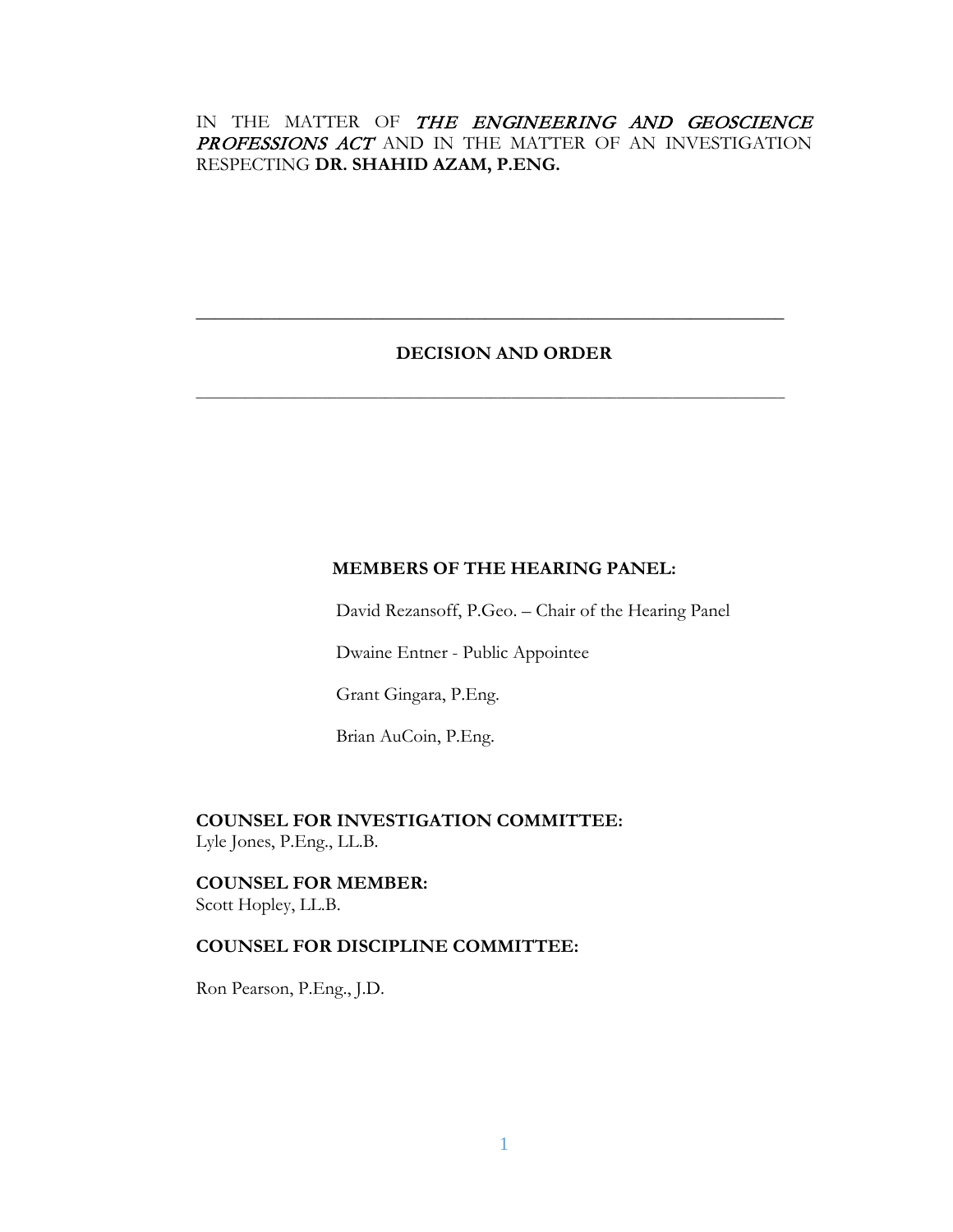**REPORT OF THE HEARING PANEL APPOINTED AND EMPOWERED BY THE DISCIPLINE COMMITTEE OF THE ASSOCIATION OF PROFESSIONAL ENGINEERS AND GEOSCIENTISTS OF SASKATCHEWAN PURSUANT TO** SECTIONS 33, 34, AND 35 OF THE CURRENT ENGINEERING AND GEOSCIENCE PROFESSIONS ACT, AND SECTION 22(4) OF THE CURRENT ENGINEERING AND GEOSCIENCE PROFESSIONS REGULATORY BYLAWS, 1997 **TO HOLD A HEARING INTO THE CONDUCT OF DR. SHAHID AZAM, P.ENG.**

## **The Complaint**

The following complaint was made by the Investigation Committee of the Association of Professional Engineers and Geoscientists of Saskatchewan (herein known as *the Association*) with respect to the conduct of Dr. Shahid Azam, P.Eng.

Dr. Shahid Azam, P.Eng., published a paper without giving due credit to [the complainant] contrary to subsection 20(2)(e) of *The Engineering and Geoscience Professions Regulatory Bylaws* requiring members to "conduct themselves with fairness, courtesy and good faith towards clients, colleagues, employers and others, g**ive credit where it is due** and accept, as well as give, honest and fair professional criticism."

#### Particulars

Dr. Shahid Azam, P.Eng. published the paper in [publication 1], published by the [publisher 1]. Dr. Azam did not list [the complainant] as one of the authors of the [publisher 1] publication nor was [the complainant] acknowledged in the [publisher 1] publication.

## **The Discipline Committee**

At its meeting held on November 3, 2016, the Discipline Committee received a formal complaint from the Investigation Committee and appointed David Rezansoff, P.Geo., Dwaine Entner, Grant Gingara, P.Eng. and Brian AuCoin, P.Eng. to constitute a Hearing Panel to hear the complaints against Dr. Shahid Azam, P.Eng.

## **The Discipline Hearing**

A notice of Discipline Hearing was served on Dr. Shahid Azam, P.Eng. pursuant to the current *Engineering and Geoscience Professions Act* (herein known as "The Act") and the current *Engineering and Geoscience Professions Bylaws*, 1997 (herein known as " The Bylaws"), with respect to the above complaints.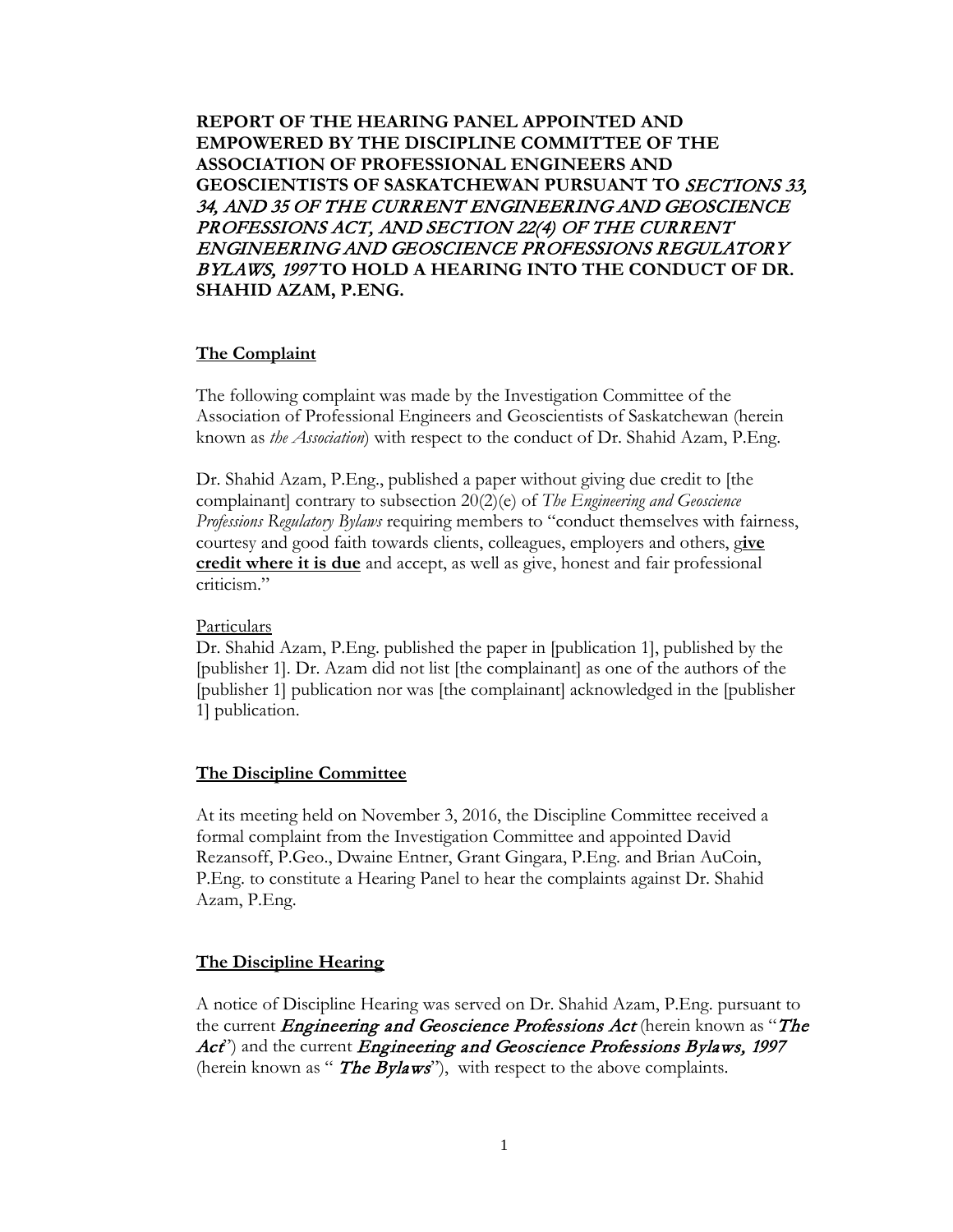The Discipline Hearing was convened at 10:00 am on November 24, 2016 at the Executive Royal Hotel, 4025 Albert Street, Regina, Saskatchewan, Canada S4S 3B6.

The Investigation Committee was represented by **Lyle Jones, P.Eng., LL.B** and **Chris Wimmer, P.Eng., FEC** APEGS Director, Professional Standards.

Dr. Shahid Azam, P.Eng. was present and was represented by **Scott Hopley, LL.B.**

Royal Reporting Services Ltd. provided a court recorder, and the proceedings were recorded. The court recorder was **Chantalle Stapleton**.

#### **Evidence Presented to the Hearing Panel**

The following Exhibits were entered into evidence with the consent of both parties:

- 1. Certificate of APEGS Registrar re: Membership of Shahid Azam, P.Eng. dated July 11, 2016.
- 2. Email from [the complainant] to Chris Wimmer dated April 2, 2014, written request for investigation.
- 3. Memo from Robert McDonald, P.Eng., Director of Membership and Legal Services (Threshold Analysis), dated June 25, 2014.
- 4. Memo from Erin Moss-Tressel, P.Eng. dated February 4, 2015.
- 5. List of Documents Considered by the Investigation Committee.
- 6. Letter from Dennis K. Paddock, P.Eng, Executive Director & Registrar, to **Dr. Shahid Azam, P.Eng.** dated February 4, 2016 – Notice of Pre-Hearing Conference.
- 7. Report to the Discipline Committee from the Investigation Committee on file 33-14-01, dated October 25, 2016.
- 8. Affidavit of Service of Notice of Hearing, dated November 22, 2016.
- 9. Submission on behalf of **Shahid Azam, P.Eng.**, dated November 23, 2016.
- 10. Agreed Statement of Conduct, dated August 19, 2016.
- 11. Joint Submission as to Disposition, dated August 19, 2016.

The Agreed Statement of Conduct contained an admission by the member of the conduct alleged, and that such conduct constitutes Professional Misconduct. The member, through counsel, acknowledged guilt, with an explanation to the effect that the complainant's contribution was not significant and therefore the normal protocol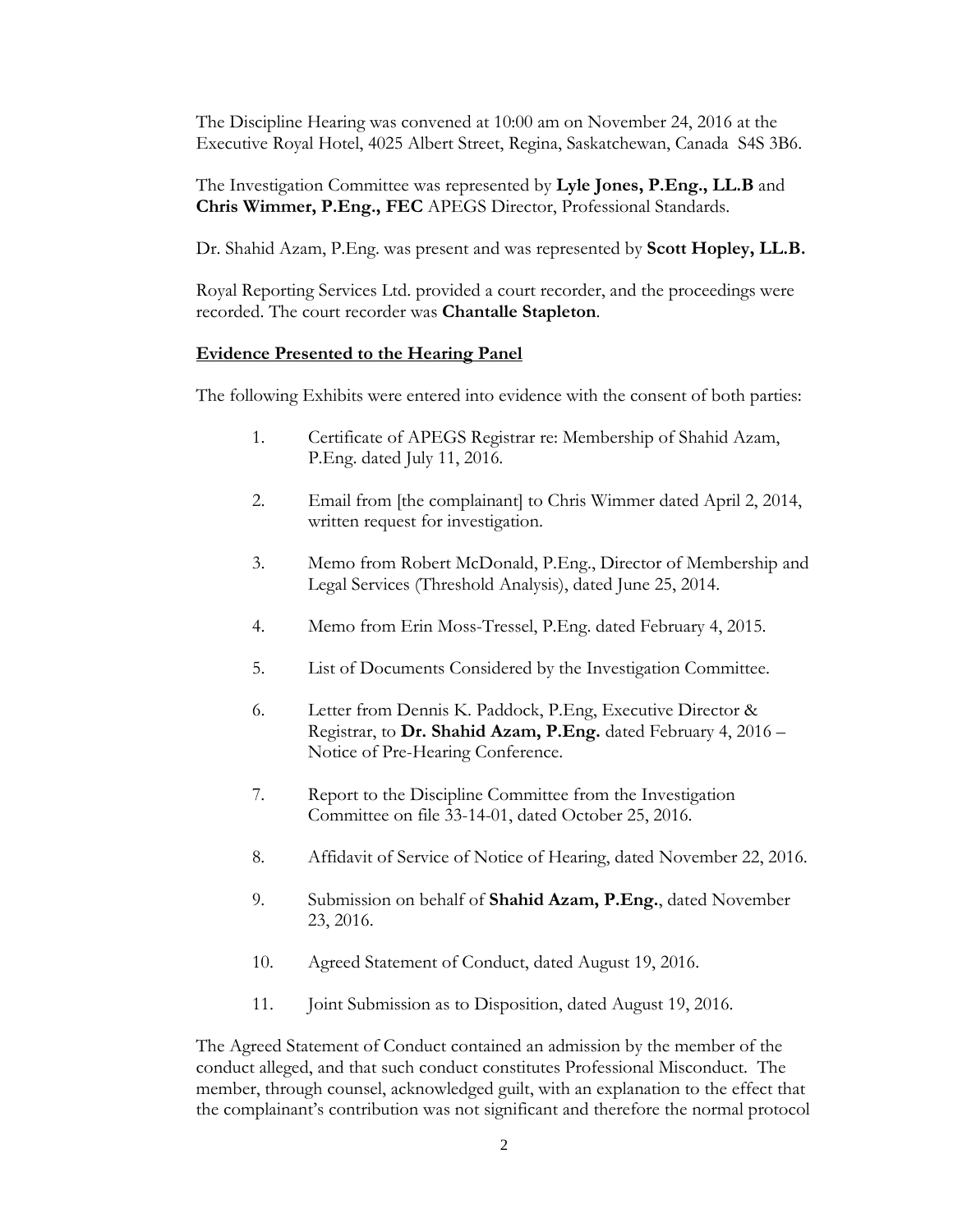for academic writing would not require co-authorship or similar acknowledgement. The Hearing Panel then recessed to consider the evidence entered by the parties in order to determine whether Professional Misconduct was proven within the meaning of *The Act*.

#### **Summary of Evidence as Determined by the Hearing Panel**

The whole of the evidence available to the Hearing Panel was presented as Exhibits #1 to #10, which included an Agreed Statement of Conduct (Exhibit #10). These documents confirm the actions of **Dr. Shahid Azam, P.Eng.** which are alleged by the Investigation Committee to constitute Professional Misconduct.

### **Analysis and Judgment**

Section 30 of **The Act** defines professional misconduct as follows:

"Professional misconduct is a question of fact, but any matter, conduct or thing, whether or not disgraceful or dishonorable, is professional misconduct within the meaning of this Act if:

- (a) it is harmful to the best interests of the public or the members:
- (b) it tends to harm the standing of the profession;
- (c) it is a breach of this Act or the Bylaws, or
- (d) it is a failure to comply with an order of the investigation committee, the discipline committee or council."

Further, Section 20(2) of **The Regulatory Bylaws** states:

"…Members and Licensees shall…

(e) conduct themselves with fairness, courtesy and good faith towards clients, colleagues, employees and others; **give credit where it is due** and accept, as well as give, honest and fair professional criticism;…"

#### **Complaint**

Dr. Shahid Azam, P.Eng. submitted an academic paper which included references which previously appeared in a joint paper authored by Dr. Shahid Azam, P.Eng. and [the complainant]. Dr. Shahid Azam, P.Eng., failed to acknowledge the contribution of [the complainant] to the submitted academic paper.

The Hearing Panel considered the evidence presented in addition to the conduct admitted to by Dr. Shahid Azam, P.Eng. The Hearing Panel made a determination that Dr. Shahid Azam, P.Eng. was in breach of Section  $20(2)(e)$  of The Regulatory Bylaws and this breach constituted Professional Misconduct as defined in Section  $30(c)$  of The Act.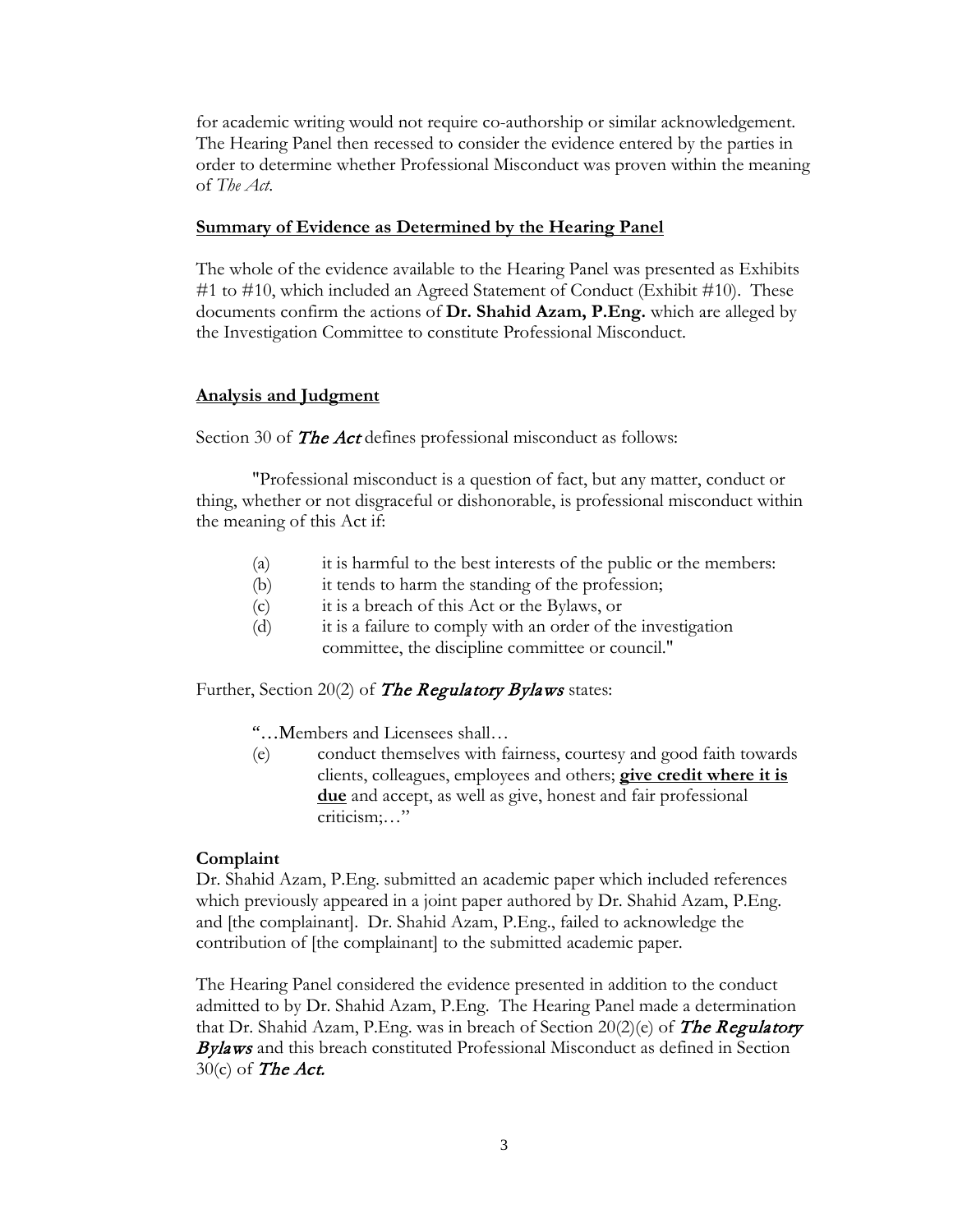The decision of the Hearing Panel was rendered at the time of the hearing. Additional documents listed on Exhibit #5 were requested for the purposes of disposition of the matter. These included:

- [publisher 1] Decision;
- [employer] Decision;
- Comments to the APEGS Investigation Committee from [professor] [academic institute]; and
- Submissions from Merchant Law Group, previous legal counsel to Dr. Azam.

The Investigation Committee and the member were asked for Submissions as to Disposition and they provided Exhibit #11 – Joint Submission as to Disposition, which was entered into evidence at that time.

The Hearing Panel reserved sentencing and adjourned the Hearing.

## **Decision and Order**

In the Joint Submissions as to Disposition, the Investigation Committee and the member cited Casey, *Regulation of Professions*, 2005 – Release 1, Section 14.2, Purposes of Sentencing, pages 14-5 to 14-9.

The Hearing Panel acknowledges that the fundamental purpose of sentencing for Professional Misconduct is the protection of the public.

The Hearing Panel also considered the following factors when determining its sentence:

- there was no prior disciplinary action by the Association for similar behaviour conducted by **Dr. Shahid Azam, P.Eng.**;
- gravity of the conduct;
- risk to public safety;
- specific deterrence of the member from engaging in further misconduct;
- general deterrence of other members of the profession from engaging in similar misconduct;
- rehabilitation of the member;
- punishment of the member; and
- denunciation by the profession of the conduct.

The Hearing Panel also considered mitigating circumstances:

- member's experience;
- history of the member's professional conduct; and
- member's acknowledgement of responsibility.

Having taken into account all of the above, the Hearing Panel orders as follows: